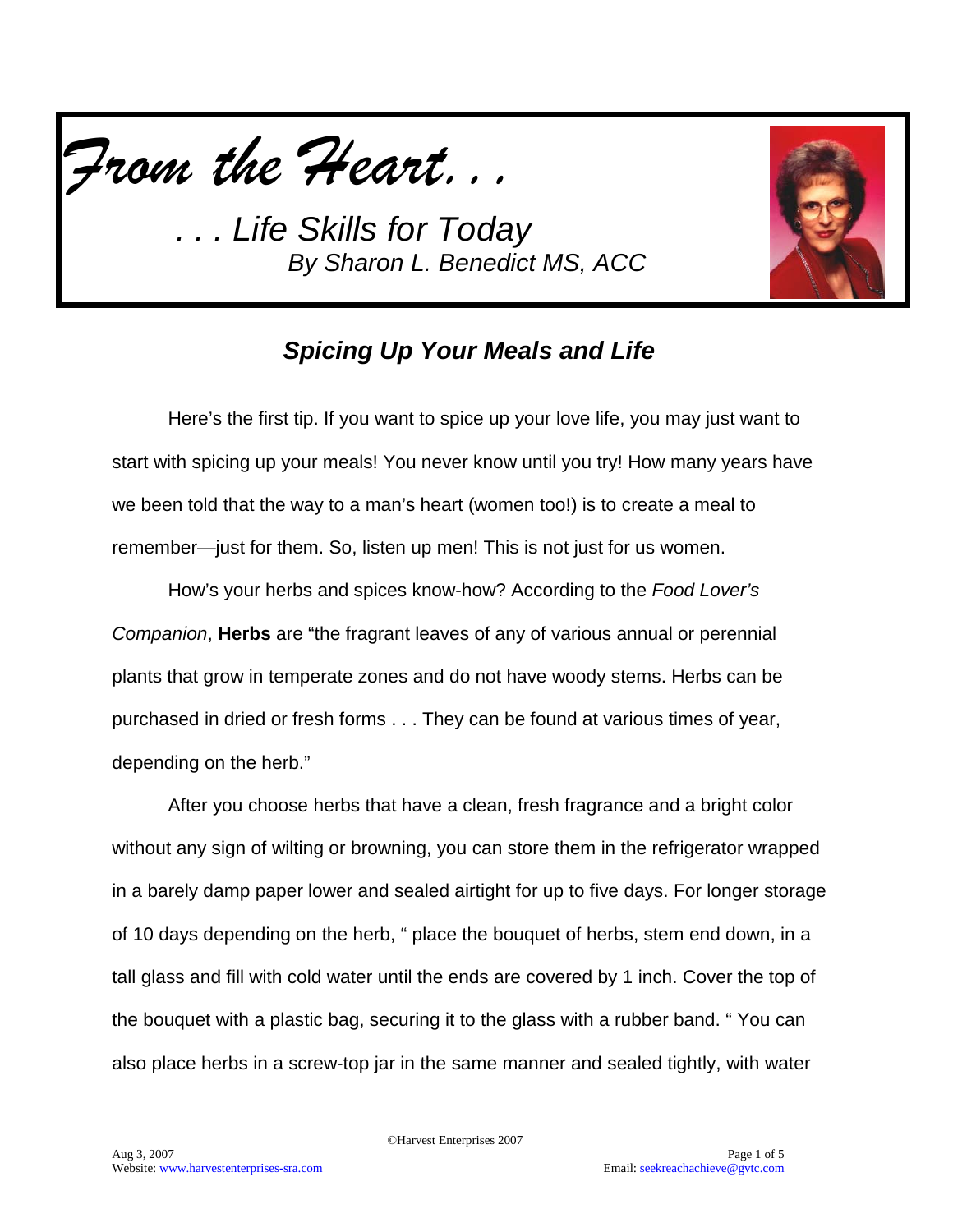changed every two days. Just remember before using, wash the herbs and blot dry with a paper towel.

"**Dried herbs** are available year-round in metal or cardboard boxes, bottles, cellophane packages and unglazed ceramic pots. They have a stronger, more concentrated flavor than fresh herbs, but quickly lose their pungency. Crushed or ground herbs become lackluster more quickly than whole herbs." So, keep them stored airtight to increase longevity in a cool, dark place for a maximum of six months. Best to refrigerate after 3 months. Herbs are used to flavor all kinds of food and drink, used alone or in combination, in appropriate quantities to insure just the right flavor. Some herb examples are BASIL, BAY LEAF, CHERVIL, CORIANDER, MARJORAM, MINT, OREGANO, PARSLEY, ROSEMARY, SAGE, SAVORY, TARRAGON and THYME.

**Spices** are "Pungent or aromatic seasonings obtained from the bark, buds, fruit, roots, seeds or stems of various plants and trees (whereas [HERBS](http://www.epicurious.com/cooking/how_to/food_dictionary/entry?id=2934) usually come from the leafy part of a plant). Spices were prized long before recorded history. Though they've always been used to flavor food and drink, throughout the eons spices have also been favored for a plethora of other uses including crowning emperors, making medicines and perfumes, religious ceremonies and as burial accoutrements for the wealthy.

Spices and herbs have been used in foods for centuries. According to the American Spice Trade Associations (ASTA), "Archeologists estimate that by 50,000 B.C. primitive man had discovered that parts of certain aromatic plants help make food taste better." Throughout the generations, spices have been a rich commodity in trade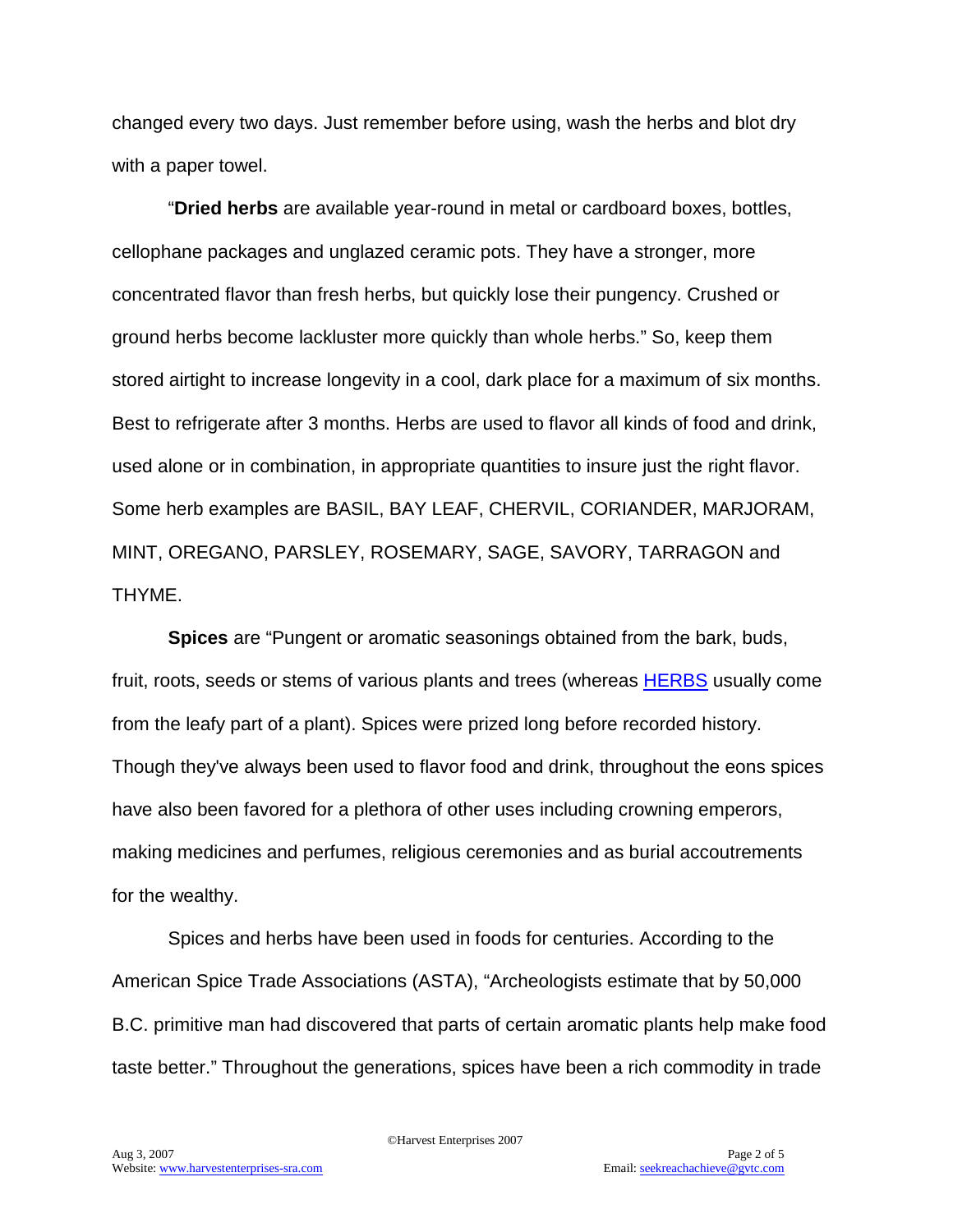and commerce that even resulted in the discovery of the New World. The United States today is the world's major spice buyer. Some examples of the more popular spices are ALLSPICE, CARDAMOM, CINNAMON, CLOVES, GINGER, MACE, NUTMEG, PAPRIKA, PEPPER, SAFFRON and TURMERIC. Spices are also sold in blends, such as CURRY POWDER. Spices are available whole and ground. Ground spices quickly lose their flavor, so keeping them stored in small quantities works best. Whole spices can be ground when needed. "Store spices in airtight containers in a cool, dark place for no more than six months. Spices are used to enhance a wide variety of food, both sweet and savory. They should be used sparingly so they don't overpower the foods being seasoned."

Although there is every brand and dry mix out there, try fresh whenever you can. You will need to learn how to cook and garnish with them to bring out the greatest aroma, retain their flavor and preserve their high nutrition. Yet, for most of us who are on the run at work and home, having a pantry cabinet full of the latest and best dry herbs and spices are just fine.

Now, your gourmet chef may not agree; but let's get real here. How many of us have a vibrant herb garden we lovingly tend? I know I don't. I depend on my hubby to be the herb/spice expert. Sure, it's a cop-out, but it's a loving cop-out since John loves to cook and try out new herbs in recipes. So, I just accommodate him by enjoying his culinary results.

How many of us have the greatest intentions when we buy those fresh herbs, but find them a week later wilted to nothing or gooey and mushy in the back of the refrigerator? Join me with raising your hand, and don't be shy! For those who actually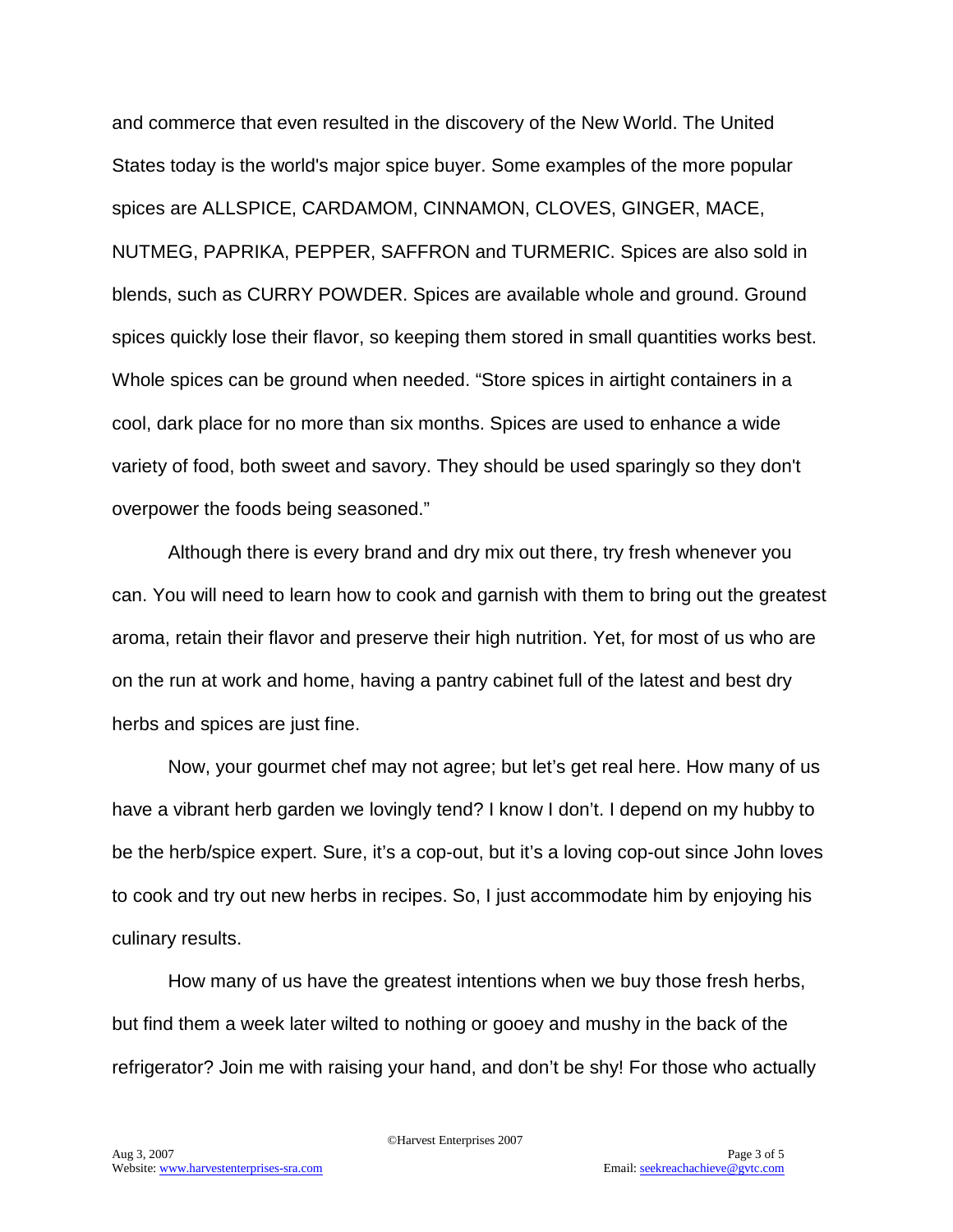use what you buy, here are some *Basic Herb & Spice Tips* for those who want to retain flavor in your foods while cutting back on dietary fat, sugar and sodium/salt (source: The American Spice Trade Association & Alice Henneman, MS, RD, Extension Educator, Nebraska University Cooperative Extension, Lancaster County).

- **Reducing Fat -** removing a tablespoon of fat removes about 10 grams of fat and 100 calories—*an amount which could represent a 10 pound weight loss in a year*. The calories in herbs and spices are far less than in breadings, batters, gravies, sauces and fried foods
- **Reducing Sugar -** Reduce or eliminate sugar by using these sweet-tasting spices: Allspice, Cloves, Anise, Ginger, Cardamom, Mace, Cinnamon, Nutmeg
- **Reducing Salt –** Use savory flavors with a "bite" such as black pepper, garlic powder, curry powder, cumin, dill seeds, basil, ginger, coriander and onion, are the most effective in replacing the taste of salt. Omit the salt when cooking pasta and flavor with basil, oregano, parsley and pepper or use an Italian seasoning blend. Use *powdered* garlic and onion rather than their *salt* form. Use half as much of the powdered form. Check labels to see if salt or sodium are listed among the ingredients.

In addition, here are some basic books on herbs and spices to check out:

*American Spice Trade Association*, [www.astaspice.org](http://www.astaspice.org/) *CNN herbs char*t,<http://www.cnn.com/HEALTH/indepth.food/herbs/chart.html> *Foods Substitutes, Herb/Spices/Flavorings*, <http://www.foodsubs.com/FGFlavorings.html> *Herb & Spice Chart* online, [http://www.epicurious.com/cooking/how\\_to/herbandspice](http://www.epicurious.com/cooking/how_to/herbandspice) *McCormick*, [www.mccormick.com](http://www.mccormick.com/) *The Herb Book* by John B. Lust. Benedict Lust Publications (June 2001) *The Spice Hunter*,<http://www.spicehunter.com/>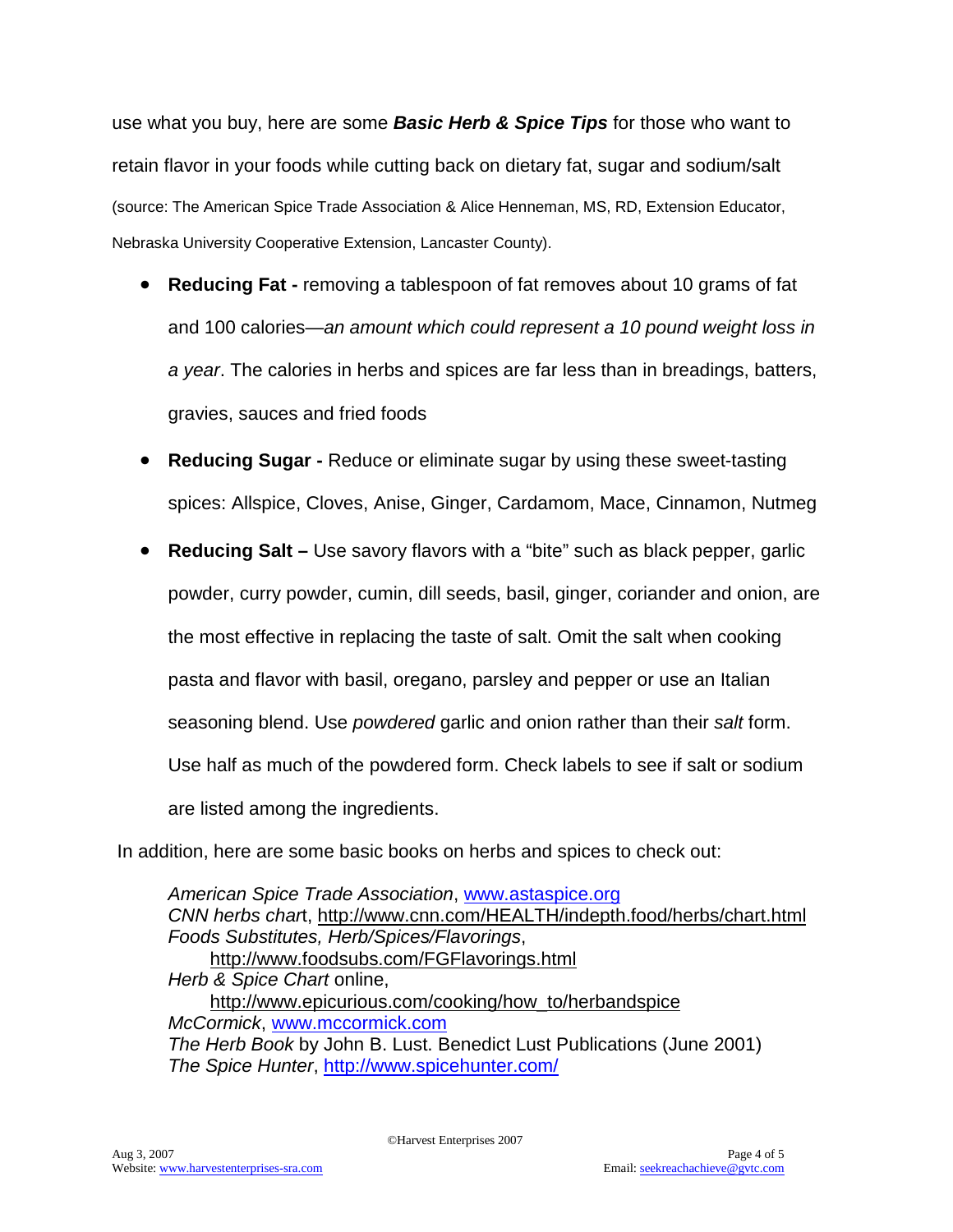Next week we will cover examples of food & flavor combinations, substitutions, and preferred quantities. Be sure and check out your local grocery stores for those wonderful fresh and dry herbs including the latest gadgets to help herb your way to culinary heaven! Even take a class!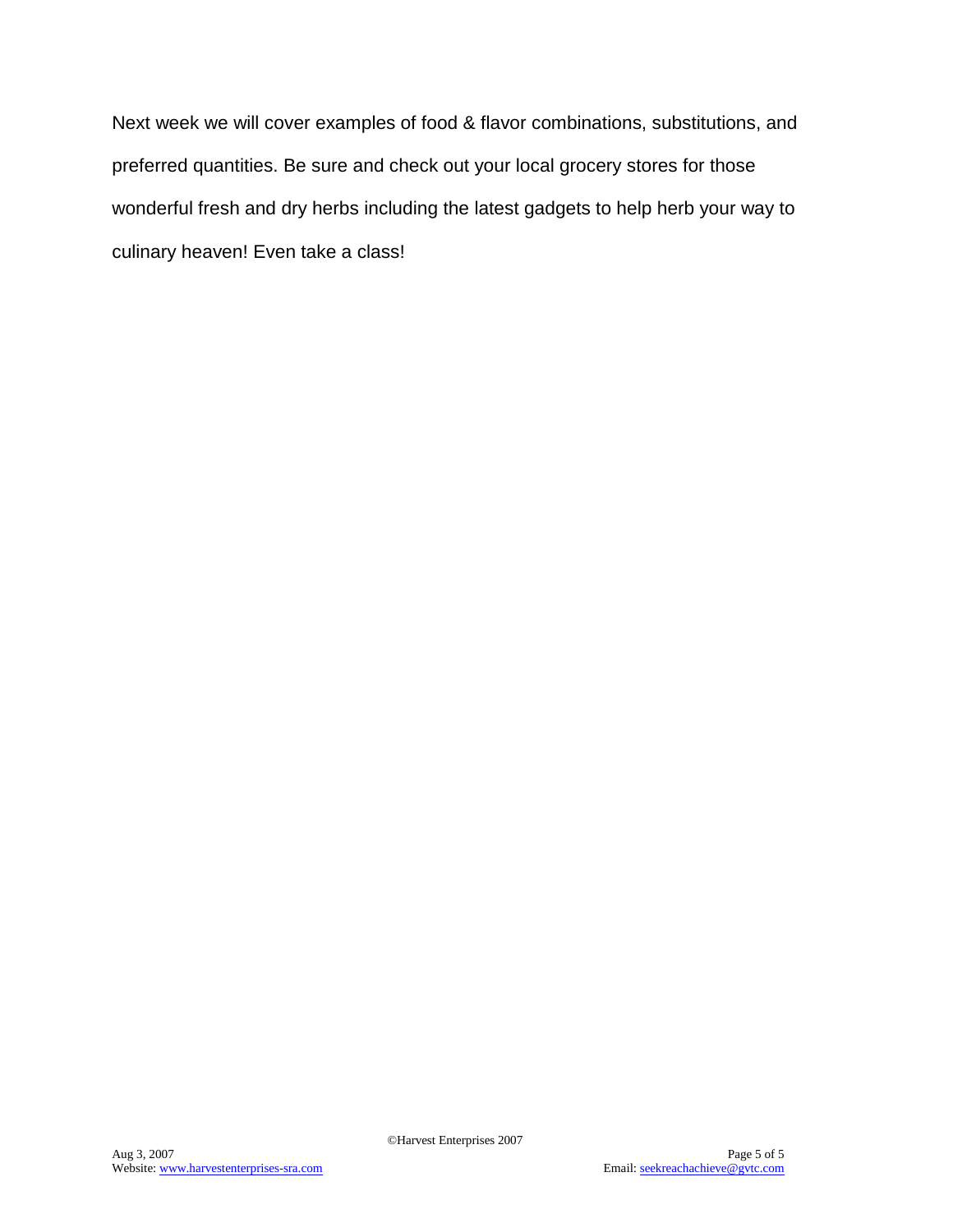



# *Flavor & Food Combinations—Meal Time Delights*

Have you spiced up your life yet with all the great herbs and spices available

today? Do you wonder what kinds of herbs and spices go with what food? The flavor

of certain spices and herbs has been associated with different cultures, such as

Oregano with Italian cooking, Cilantro with Mexican cooking, Ginger with Chinese

cooking, and Marjoram with French cooking.

Here are some tips from a variety of sources listed at the end of the article to

get you started to not only enjoy a variety of flavors but also reduce your salt, fat, and

sugar intake. Enjoy experimenting this weekend on some of your favorite meat,

vegetables, and dessert dishes.

#### **Meat, poultry and fish—**

(For1 ½ teaspoon **Italian seasoning**, substitute a *combination* of 1/4 teaspoon *each*  of crumbled dried oregano leaves, marjoram leaves, basil leaves, 1/8 teaspoon rubbed sage; For each 1 teaspoon of **poultry seasoning**, substitute a *combination* of 3/4 teaspoon ground sage, 1/4 teaspoon ground thyme. When substituting, you will often be more successful substituting fresh herbs for dried herbs, rather than the other way around. For example, think potato salad with fresh vs. dried parsley!)

**Beef:** Bay leaf, marjoram, nutmeg, onion, pepper, sage, thyme

**Lamb:** Curry powder, garlic, rosemary, mint

**Pork:** Garlic, onion, sage, pepper, oregano

**Veal:** Bay leaf, curry powder, ginger, marjoram, oregano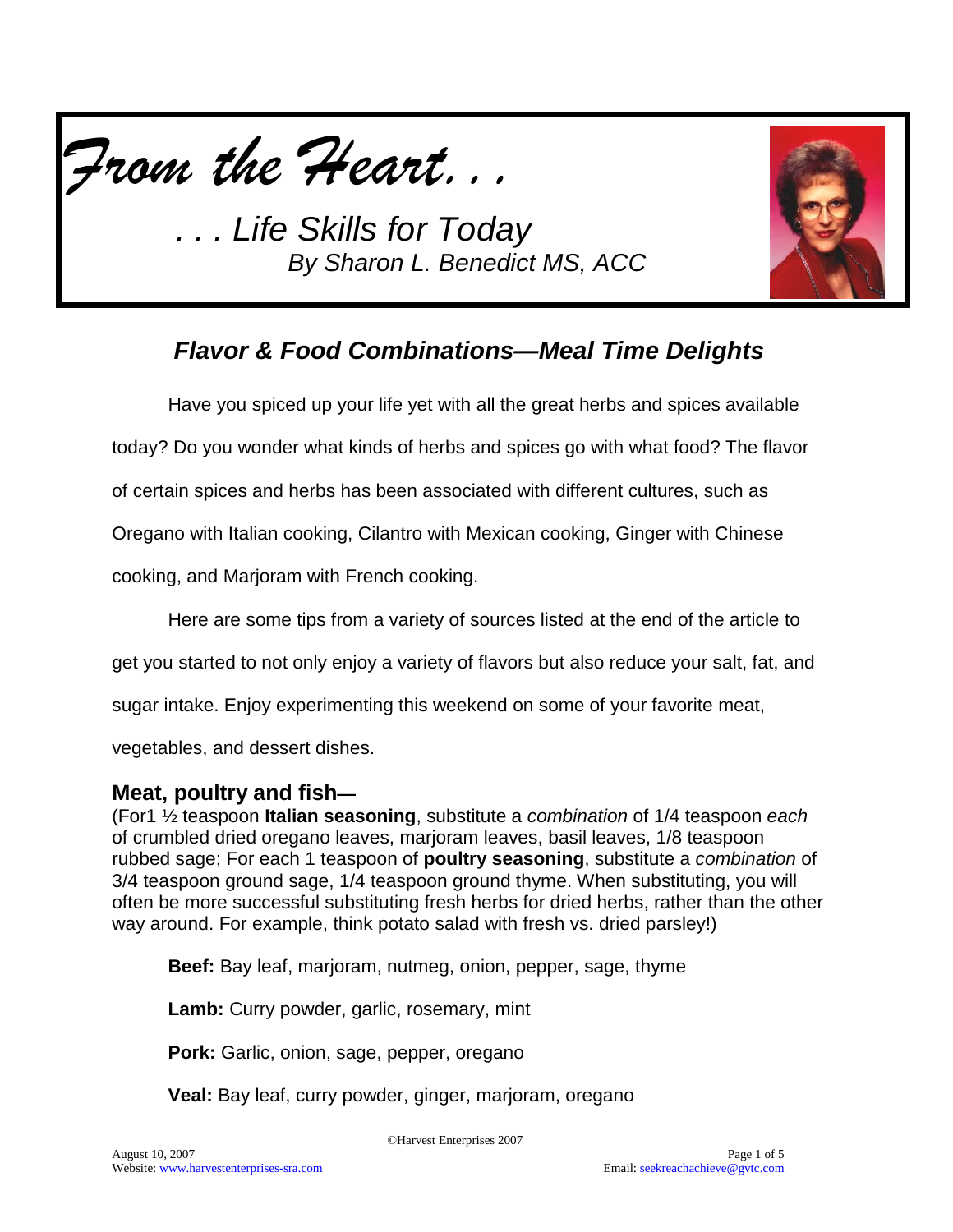**Chicken:** Ginger, marjoram, oregano, paprika, poultry seasoning, rosemary, sage, tarragon, thyme

**Fish:** Curry powder, dill, dry mustard, marjoram, paprika, pepper

#### **Vegetables—**

**Carrots:** Cinnamon, cloves, dill, ginger, marjoram, nutmeg, rosemary, sage

**Corn:** Cumin, curry powder, onion, paprika, parsley

**Green Beans:** Dill, curry powder, marjoram, oregano, tarragon, thyme

**Greens:** Onion, pepper

**Potatoes:** Dill, garlic, onion, paprika, parsley, sage

**Summer Squash:** Cloves, curry powder, marjoram, nutmeg, rosemary, sage

**Winter Squash:** Cinnamon, ginger, nutmeg, onion

**Tomatoes:** Basil, bay leaf, dill, marjoram, onion, oregano, parsley, pepper

## **Desserts—**

**Apple dishes (e.g. pie, tarts, turnovers):** For each 1 teaspoon of **apple pie spice**, substitute a ground *combination* of 1 teaspoon cinnamon, 1/8 teaspoon nutmeg

**Pumpkin dishes:** For 1 teaspoon of **pumpkin pie spice**, substitute a ground *combination* of 1 teaspoon cinnamon, 1/4 teaspoon ginger, 1/8 teaspoon nutmeg, 1/8 teaspoon allspice

## **Substituting Equivalent Amounts of Different Forms**

As a general rule for substituting equivalent amounts in different forms, I encourage you to start with a tested recipe from a reliable source. If you are creating your own recipe, begin with trying one or two spices or herbs. The amount to add varies with the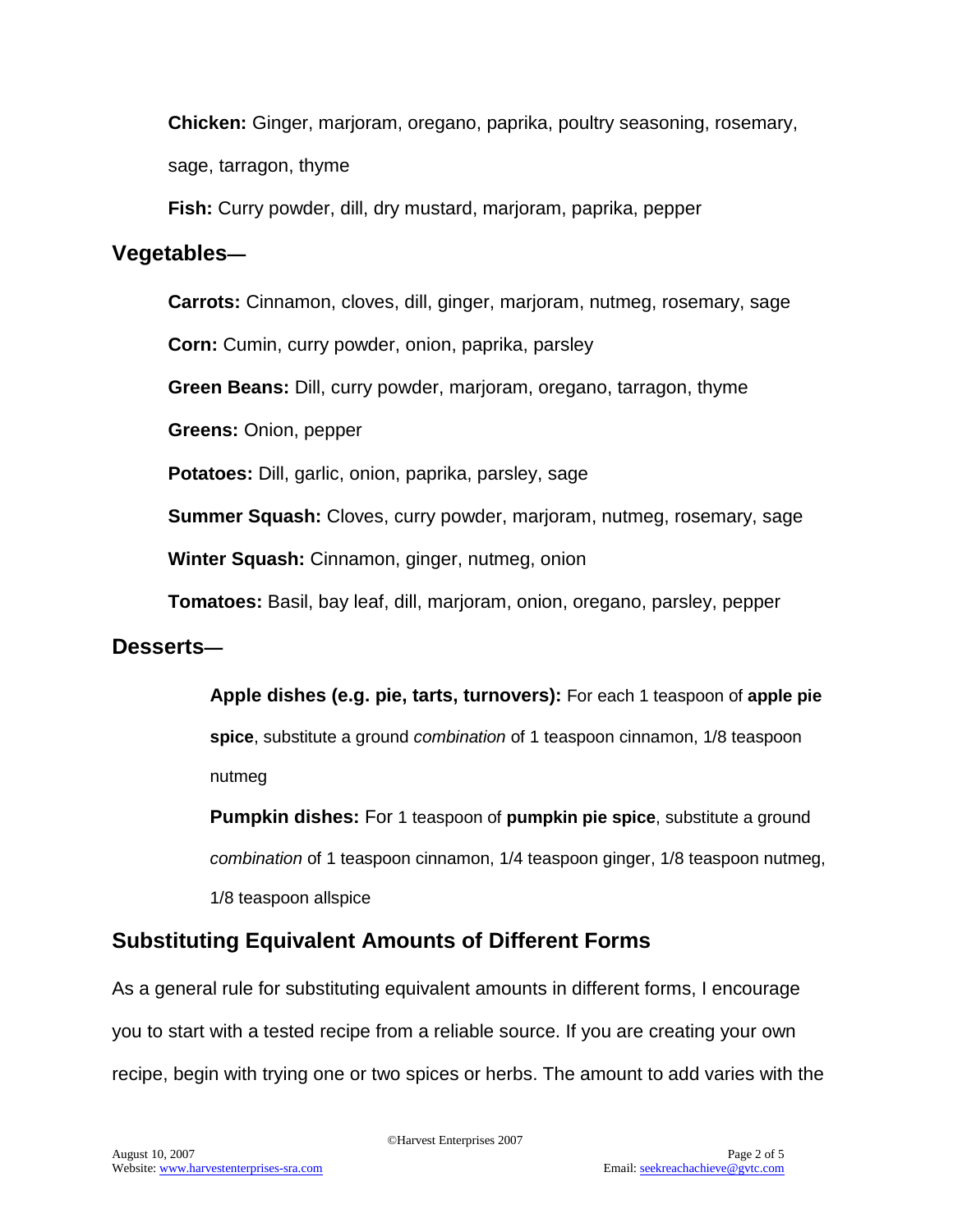type of spice or herb, type of recipe, and personal preference. Here are some basic substitutions amounts that may work for you. Remember to use more herbs if using fresh or crumbled dry form—

> 1 tablespoon finely cut fresh herbs: 1 teaspoon crumbled dried herbs: 1/4 to 1/2 teaspoon ground dried herbs

## **When to Add Spices & Herbs**

The type of herb and food for which it is used determines when to add it during food preparation:

- **Add FRESH herbs during cooking.** As a general rule, add fresh herbs near the end of the cooking time or just before serving as prolonged heating can cause flavor and aroma losses. Add the more delicate fresh herbs, basil, chives, cilantro, dill leaves, parsley, marjoram, and mint a minute or two before the end of cooking or sprinkle them on the food before it is served. The less delicate fresh herbs, such as dill seeds, oregano, rosemary, tarragon and thyme, can be added about the last 20 minutes of cooking. For some foods, such as breads, batters, etc., you will need to add fresh herbs at the beginning of the cooking process.
- **Add DRIED herbs and spices during cooking. Whole dried spices and herbs** (such as whole allspice and bay leaves) release their flavors slower than crumbled or ground ones. Whole dried spices are ideal for dishes cooking an hour or more, such as soups and stews. Secure whole spices, such as cloves, in a tea ball for easy removal at the end of cooking. Also, remove bay leaves at the end of cooking. **Ground dried**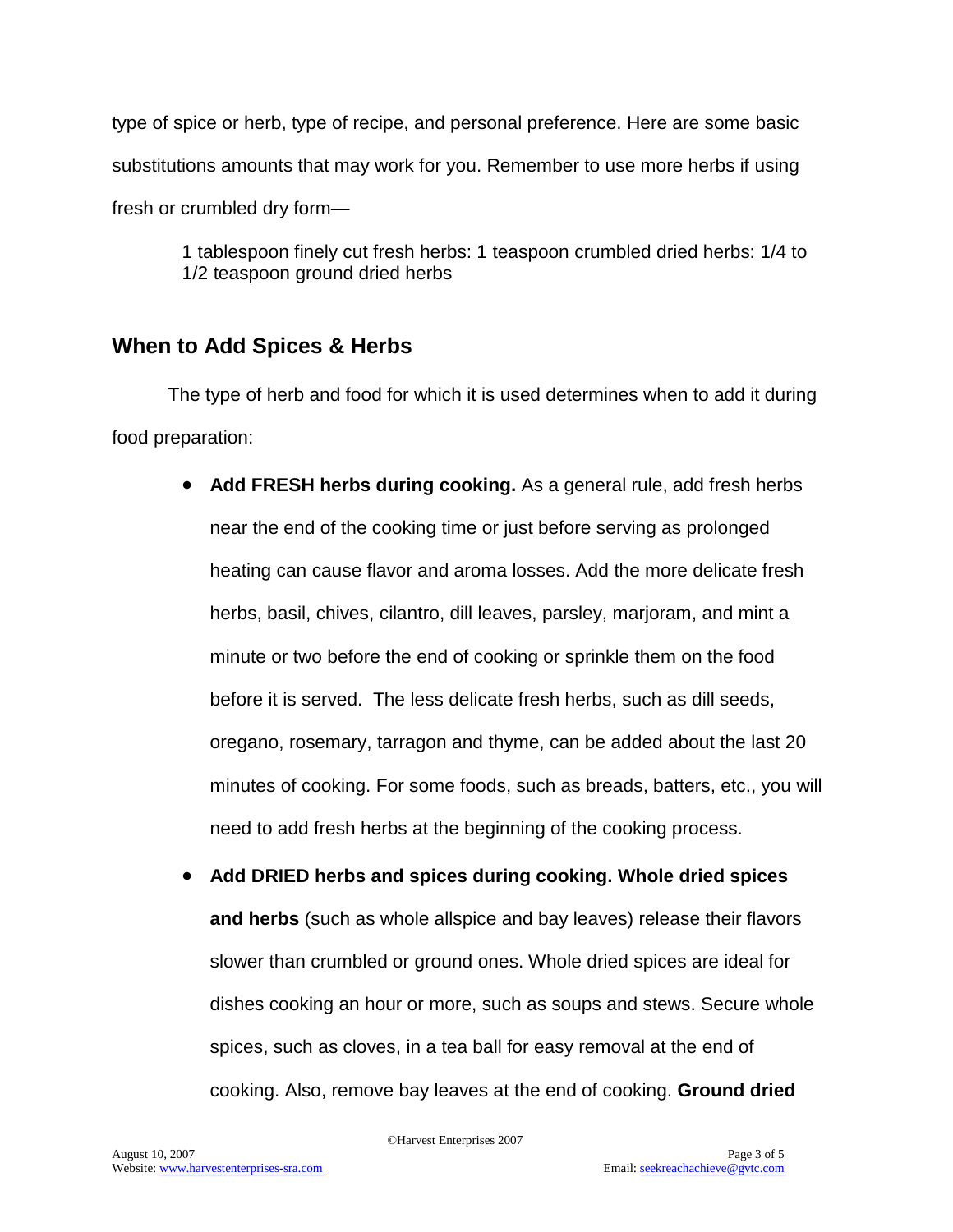**spices and herbs** release their flavor quickly and may taste best in shorter-cooking recipes or added nearer the end of longer-cooking ones. **Crumbled dried herbs** may differ when using milder herbs (such as basil) and is best added for greater flavor toward the end of cooking. More robust herbs (such as thyme) can stand longer cooking periods. **Freshly grinding spices** (such as black pepper and nutmeg) provides more flavor than buying them already ground. This also applies to using them in uncooked foods.

• **UNCOOKED foods.** When starting with uncooked foods, both fresh and dried spices and herbs several hours before serving to allow flavors to blend.

## **Storing Spices and Herbs**

Try out some of the following guidelines for storing your spices and herbs to maintain maximum quality.

- To prevent flavor and color loss, avoid moisture, light, heat and air.
- Store in tightly covered containers.
- Store in a dark place away from sunlight, such as inside a cupboard or drawer. Avoid storage above the dishwasher, microwave, stove or refrigerator, or near a sink or heating vent.
- If storing in an open spice rack, store in a site away from heat, light and moisture. Avoid sprinkling dried spices and herbs directly from container into a steaming pot to prevent moisture from entering the container.
- Use a dry spoon to measure spices and herbs from a container.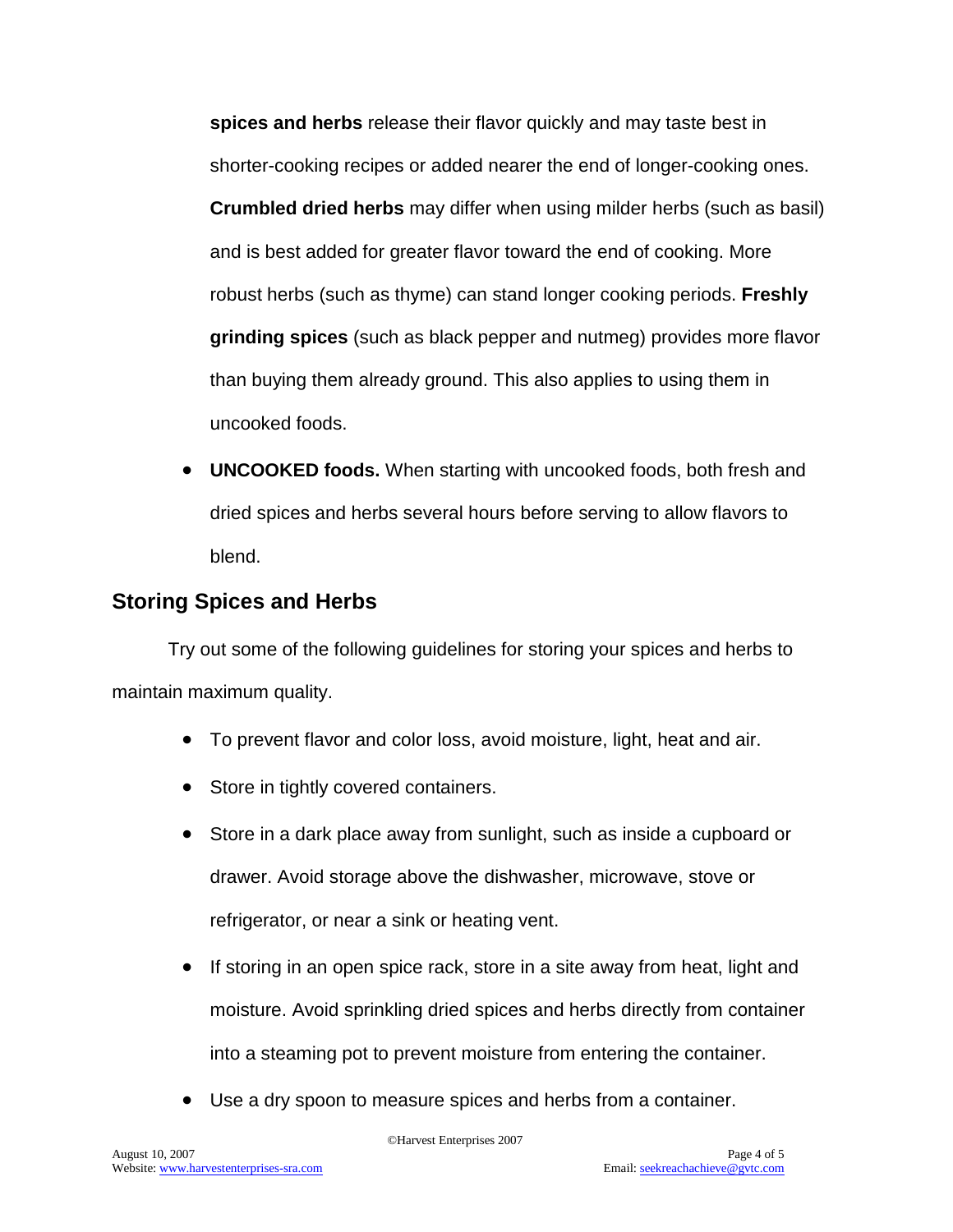• Keep these points in mind regarding refrigerator/freezer storage: Refrigerate paprika, chili powder and red pepper for best color retention, especially in summer or hotter climates. Spices and herbs can get wet if condensation forms when a cold container from a refrigerator or freezer is left open in a humid kitchen.

#### **How Long To Keep Spices and Herbs**

Here are some guidelines to help you determine when it is time to toss your spices and herbs. As general rule, keep:

- 1 year for ground herbs or spices
- 2 years for whole spices

Buy a smaller container until you determine how fast you will use a particular spice or herb. If a spice or herb smells strong and flavorful, it is probably still potent. Check an herb or a ground spice by rubbing a small amount in your hand. If the aroma is fresh, rich and immediate, it can still flavor foods. Check a whole spice, such as a clove or cinnamon stick by breaking, crushing or scraping it before smelling it. Be careful to avoid smelling pepper or chili powder as they can irritate your nose and bronchial passages. Initial quality will influence shelf life. Label date of purchase on container with a permanent marking pen.

Resources:

UCLA Exotic Flavors and Medicines,

<http://unitproj.library.ucla.edu/biomed/spice/index.cfm>

[http://lancaster.unl.edu/food/spiceherbshandout-color.pdf%20](http://lancaster.unl.edu/food/spiceherbshandout-color.pdf)

[www.nhlbi.nih.gov](http://www.nhlbi.nih.gov/)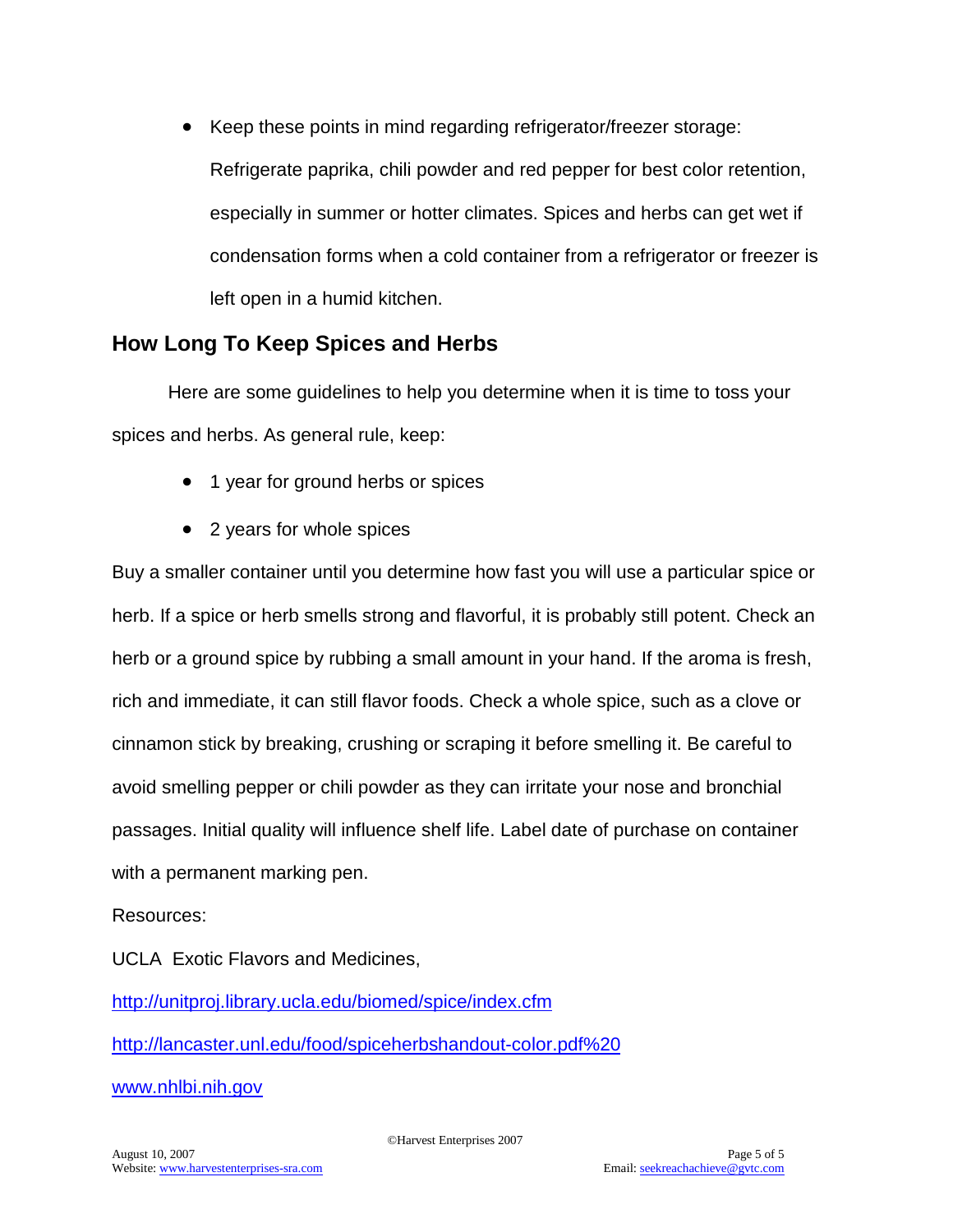



## *Herbs & Healing—a pharmacopeia of chemistry*

From bad hair days, bee stings, and boils to stomach aches, warts, and wrinkles, we all try them. That is, we head for the "natural" herbal aisle to try the latest home remedy. We try to read the label, but find no solace in the foreign language found there. Whether it is some herbal medicinal product or dietary supplement mix, only a chemist can really make any sense of it, it seems.

Yet, herbs have been around for thousands of years in thousands of ancient cultures, concocting their healing remedies. And, believe it or not, many worked just fine. In fact, the origins of the pharmaceutical industry comes from the many travels to distant shores to find that unique plant, talk with the local peoples, and give it try. As the centuries past, researchers began to synthesize specific compounds we are familiar with today.

Today you can also just add a variety of herbs to your daily eating routine, and the nutrients and plant chemistry contained will do their job in enhancing the quality of your nutrient intake and taste buds—hopefully without any side affects or allergies. Yet, when it comes to creating medicinal compounds from herbs, that is a very different story all together.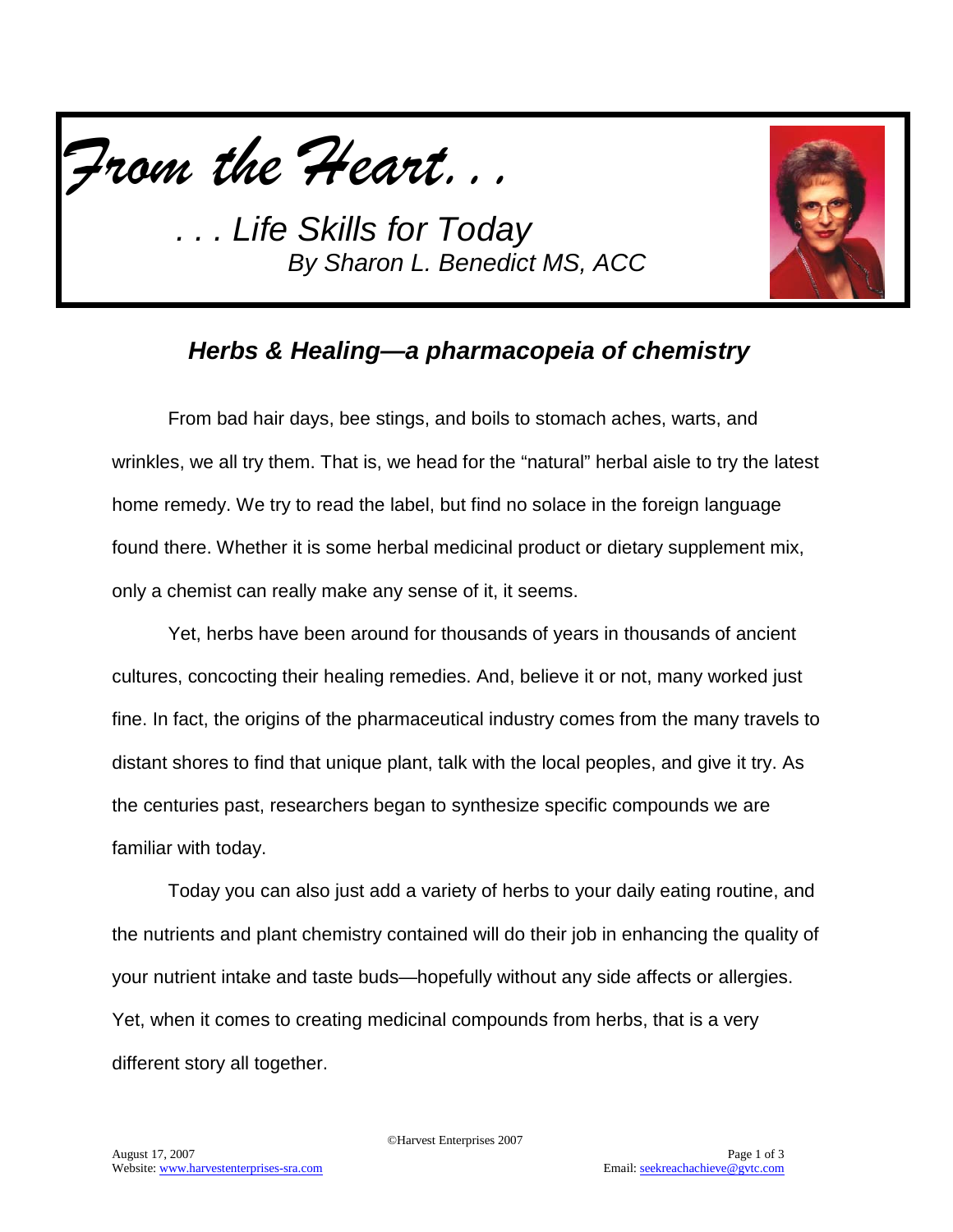Where would you even begin to give it a try? First, I am no expert here. I'm right there with you staring at the label and wondering whether to trust what I hold will help in some way. That is why over the years as I journeyed back to health and wholeness, I greatly appreciated the company of healthcare providers and nutritional consultants to help me through the maze. So, I'm not here to give you medical advice on what herb to put on your blister or soothe your bloating stomach. Feel free to connect with your local and national health/wellness providers.

Yet, this topic comes up all the time. "Sharon, what do you use for this problem?" Most of the time, I just say what personally works for me without any guarantee that it will work for them. This is definitely in the antidotal realm of patient to patient, friend to friend. Don't we all do this? I can only imagine what some doctors say about that! But, fortunately, we have some great integrative and alternative providers available to us all over the country today. They hear this every day and many times applaud their patients' informed decisions; and graciously correct them when needed.

So, when attempting to treat some particular health problem with herbs and spices, I encourage you to become an informed health-conscious consumer/patient. To help you seek useful and credible resources, I have listed those basic references and websites that I hope will help you get started—that is, if you are particularly interested in using herbs medicinally in some way. Again, I encourage you to check into your local healthcare provider and pharmacist that have herbal know-how. And by all means, tell your family physician what you are taking in order to avoid negative side affects from herbal/drug interactions—that goes for any herbs/spices you may be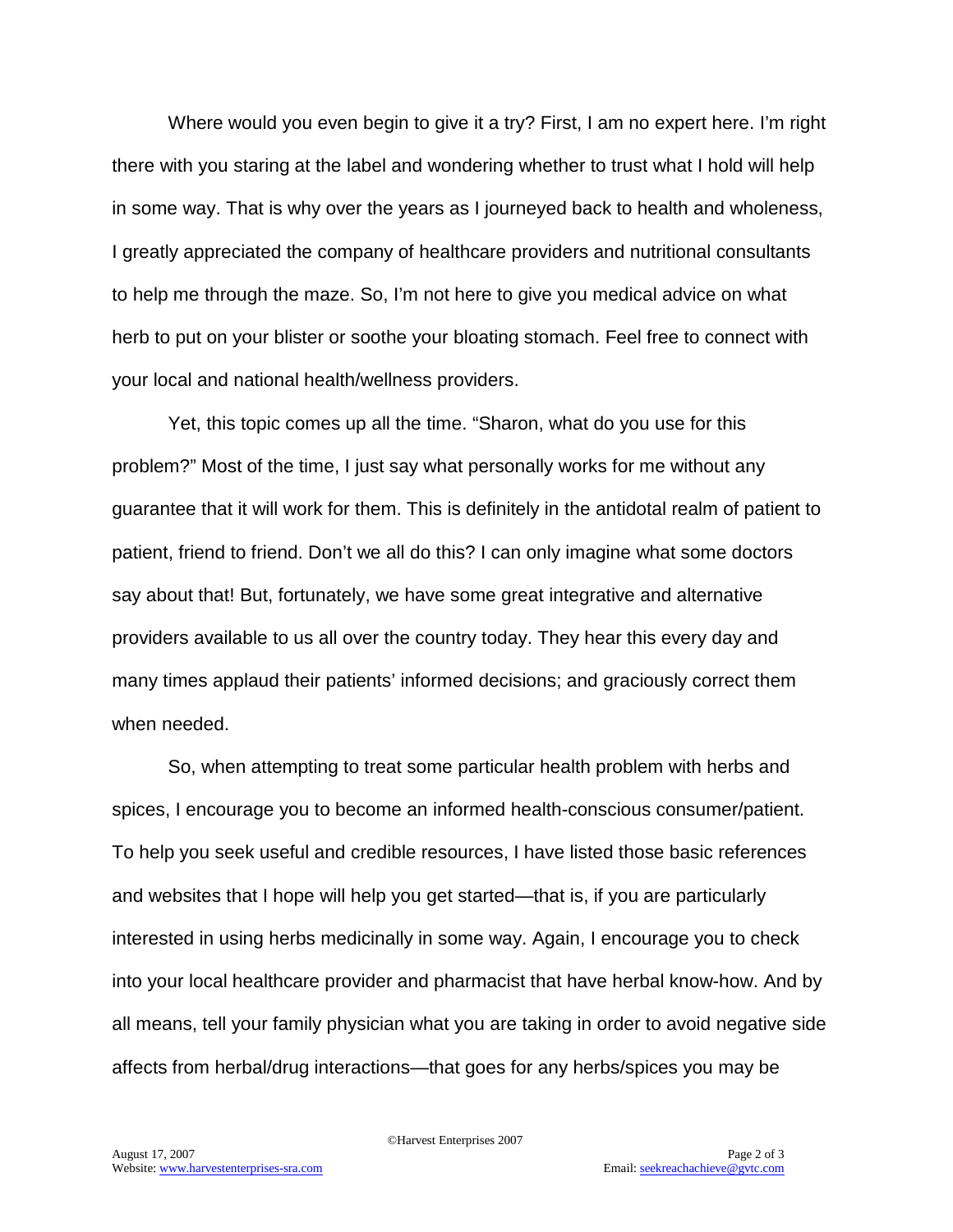using in foods while taking certain medicines. Herbs and other foods can also create

increased absorption of medicines raising your dosage or interfere with the prescribed

medicine's absorption ability. So, an informed consumer/patient is a wise

consumer/patient.

American Botanical Council,<http://abc.herbalgram.org/site/PageServer> American Nutraceutical Association,<http://www.ana-jana.org/> Center for Science in the Public Interest,<http://www.cspinet.org/> Colorado State University, Medicinal Herb Research on the Internet, <http://lib.colostate.edu/research/medherbs/> Dr. Duke's Phytochemical & Ethnobotanical Database, [http://www.ars](http://www.ars-grin.gov/duke/)[grin.gov/duke/](http://www.ars-grin.gov/duke/) Duke's Handbook of Medicinal Herbs of the Bible by James A. Duke (2007) Herb Research Foundation,<http://www.herbs.org/> National Agricultural Library, USDA,<http://www.nal.usda.gov/ref/herbs.html> Natural Physician's Healing Therapies by Mark Stengler, MD (2002) The Green Pharmacy Herbal Handbook: Your Everyday Reference to the Best Herbs for Healing by James A. Duke, PhD (2002) The Green Pharmacy: The Ultimate Compendium of Natural Remedies by James A. Duke, PhD (1998) The Herb Book, by John B. Lust. (2001) The Juicing Bible by Pat Crocker (2000)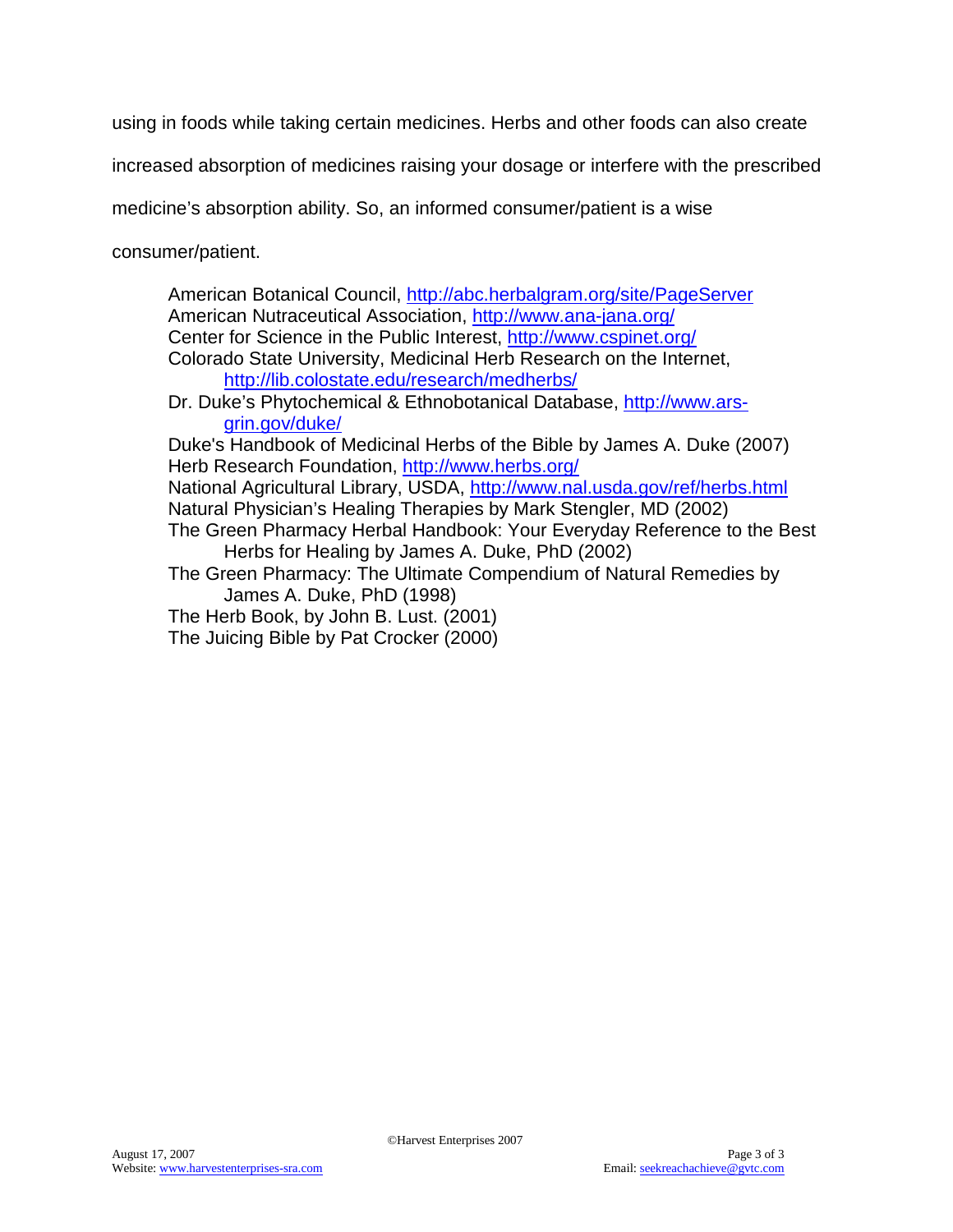



## *From Herb Pots to Herb Farm*

"Herb gardens have a special magic. Filled with alluring fragrances, color, textures, and flavors, they reflect a rich and diverse history. Used to flavor our food, to treat our ailments, and to soothe our souls, herbs enhance our lives in so many ways that it is hard to imagine doing without them."

Miranda Smith, author of *Your Backyard Herb Garden*, loves her herbs and shows us how to grow them in our own backyard. Whether you are living in an apartment or on a spacious farm, she encourages you to find a special spot for your very own herb garden. There is nothing more satisfying than picking a basil leaf or rosemary stem from your own herb treasure garden. In our younger years, John tended and I plucked a large vegetable and herbal garden on some acreage. Now that we have a smaller place, we look forward to starting to work on our own little plot of herbal heaven.

Let's start with the simplicity and convenience of herbs in a pot. Charlie Nardozzi of the National Gardening Association [\(http://garden.org\)](http://garden.org/) has some basic tips for herb potting to get you started:

#### **Materials List**

- Large plastic or wooden container
- Potting soil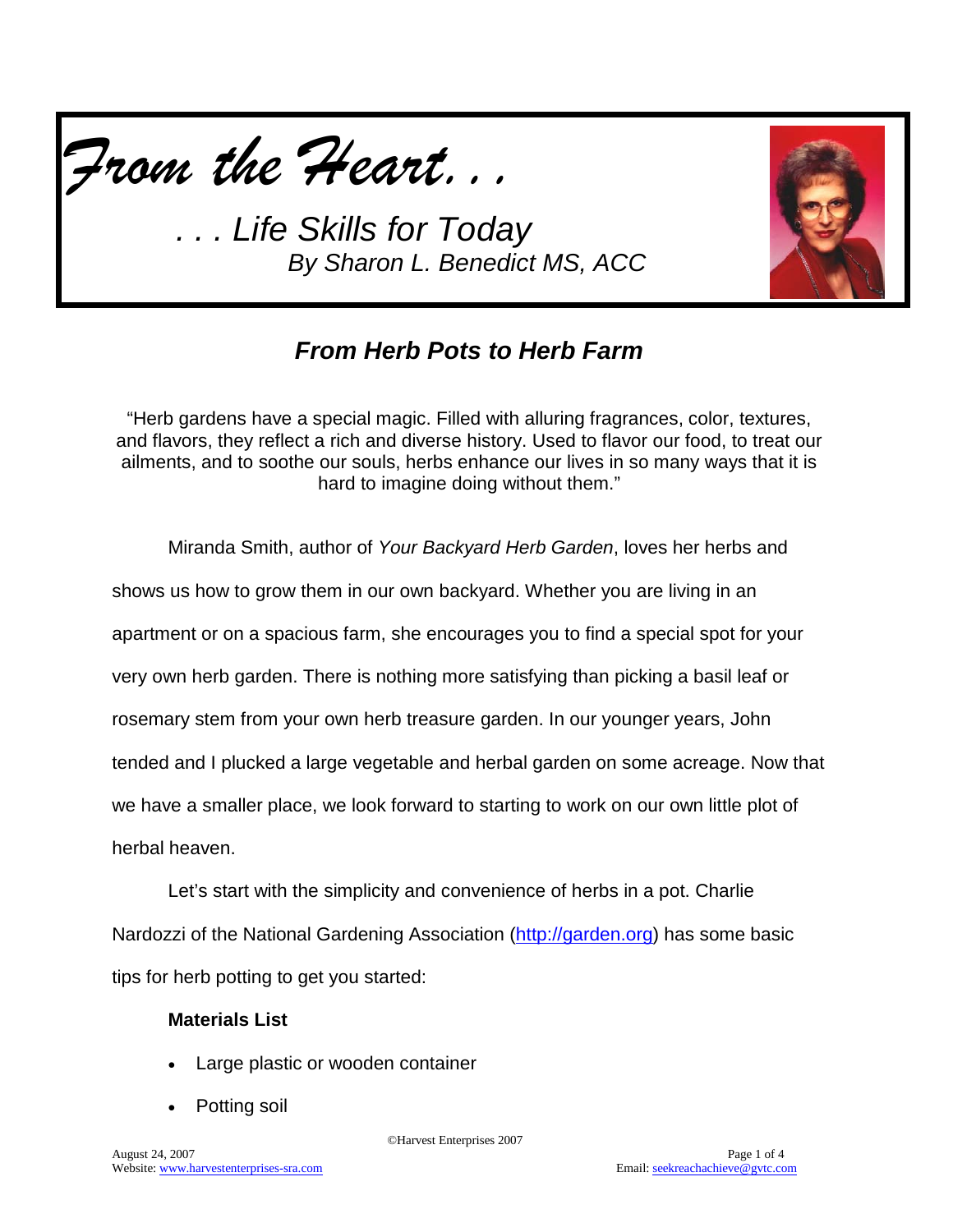- Herb plants of your choice
- **Fertilizer**
- **Water**

#### **Steps**

- 1. Choose containers. Select a container with drainage holes, the larger the better. An 18-inch diameter faux terra cotta or half whiskey barrel provides enough space to grow a variety of herb plants. If you don't have a large container, select a number of smaller pots and plant a single herb in each one.
- 2. Choose soil. Fill the container with bagged potting soil. If you're using a very large container, fill the bottom with a layer of empty soda cans. The cans will take up volume so you'll need less soil to fill the pot.
- 3. Choose herbs. Select herbs that you commonly use in cooking, but don't forget to try a few new ones. It's easiest to purchase herb plants from a garden or home center rather than starting with herb seeds, and plants will give you instant results. You can usually find basil, cilantro, thyme, oregano, sage, rosemary, and parsley at garden centers. Some unusual herbs to try include lemongrass, lovage, and French tarragon.
- 4. Plant your herb garden! Moisten the soil thoroughly. Arrange the plants so that those that grow tall, such as basil and lemongrass, are in the center and cascading varieties of herbs, such as thyme and oregano, are along the edge. Plant them close together: 10 herb plants will fit in a half whiskey barrel!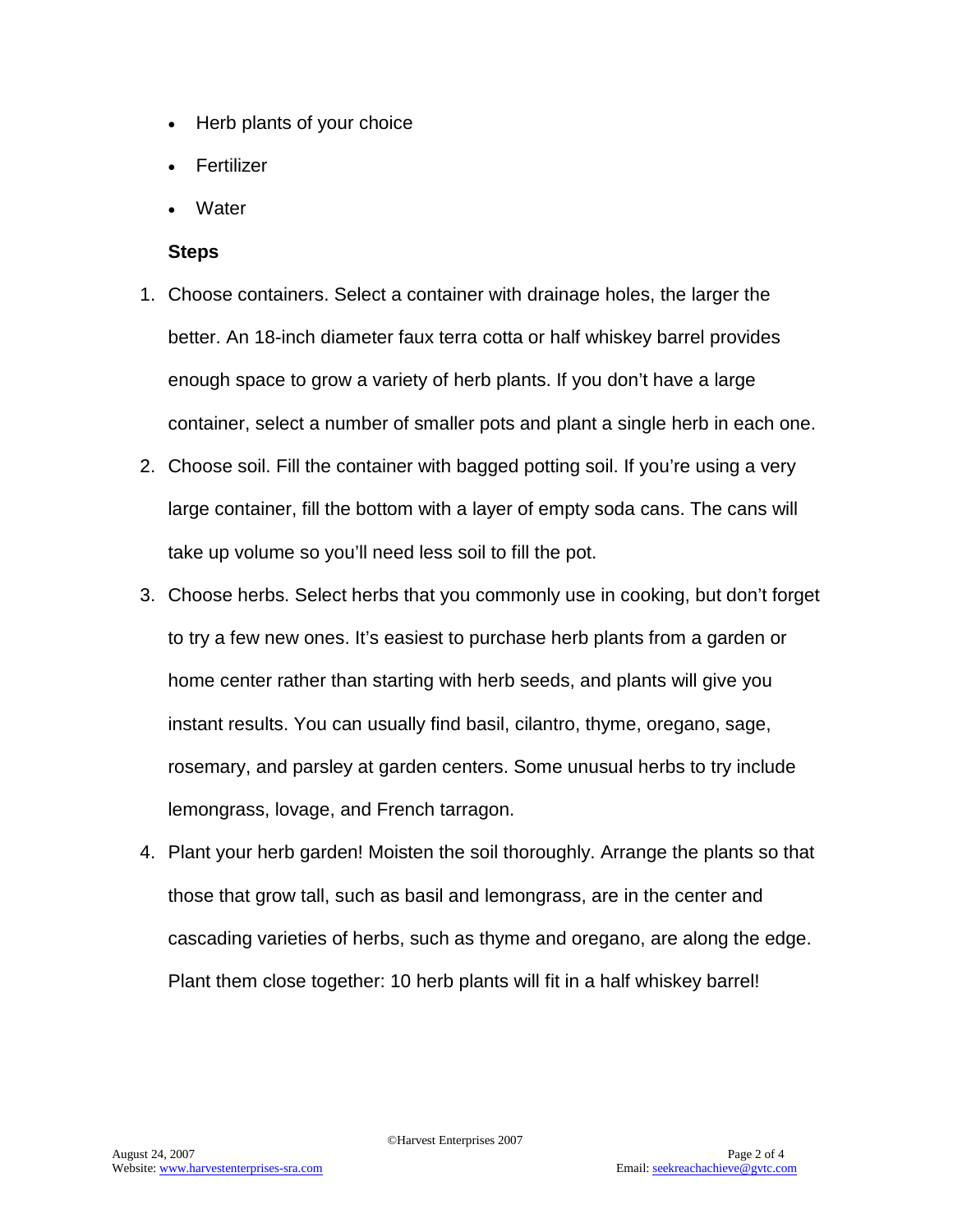- 5. Water and fertilize. Sprinkle a time-release fertilizer in the pot, scratch it into the surface and water well after planting. Water frequently to keep soil evenly moist, but not sopping wet.
- 6. Harvest regularly. Once the plants show new growth, you can begin harvesting. Snip off whole stems rather than individual leaves to encourage bushy, new growth. Never take more than one third of a single plant at a time. By following this pattern your plants should supply you with seasonings through the entire growing season.

Nardozzi encourages you to add a visual appeal by growing attractive ornamentals of culinary herbs, such as purple basil and tricolor sage. In addition, if herb plants get overgrown, significantly cut them back to compel new growth.

If you cook a lot, you most likely already know what herb plants you want to grow in your container garden. If this is your first try, start with ones easy-to-grow, such as parsley, chives, cilantro or thyme. You can also grow herbs that correspond to your favorite cuisines: cilantro for Mexican food, basil and rosemary for Italian, mint and chamomile for tea, lemongrass and Thai basil for Thai food. Just make sure you grow something you believe you will use. If you don't like mint, don't grow it.

Some herbs are best in their own individual pots, such as mint or rosemary. Others like thyme and sage, are planted together in window boxes that can conveniently sit on the walls of your patio or even your front door walkway. Be creative but insure there is enough appropriate light and water for healthy growth. Find a sunny window and place your herb containers nearby. Put the sun lovers in the center (i.e. oregano) and the less demanding on the side or in the area of filtered sunlight.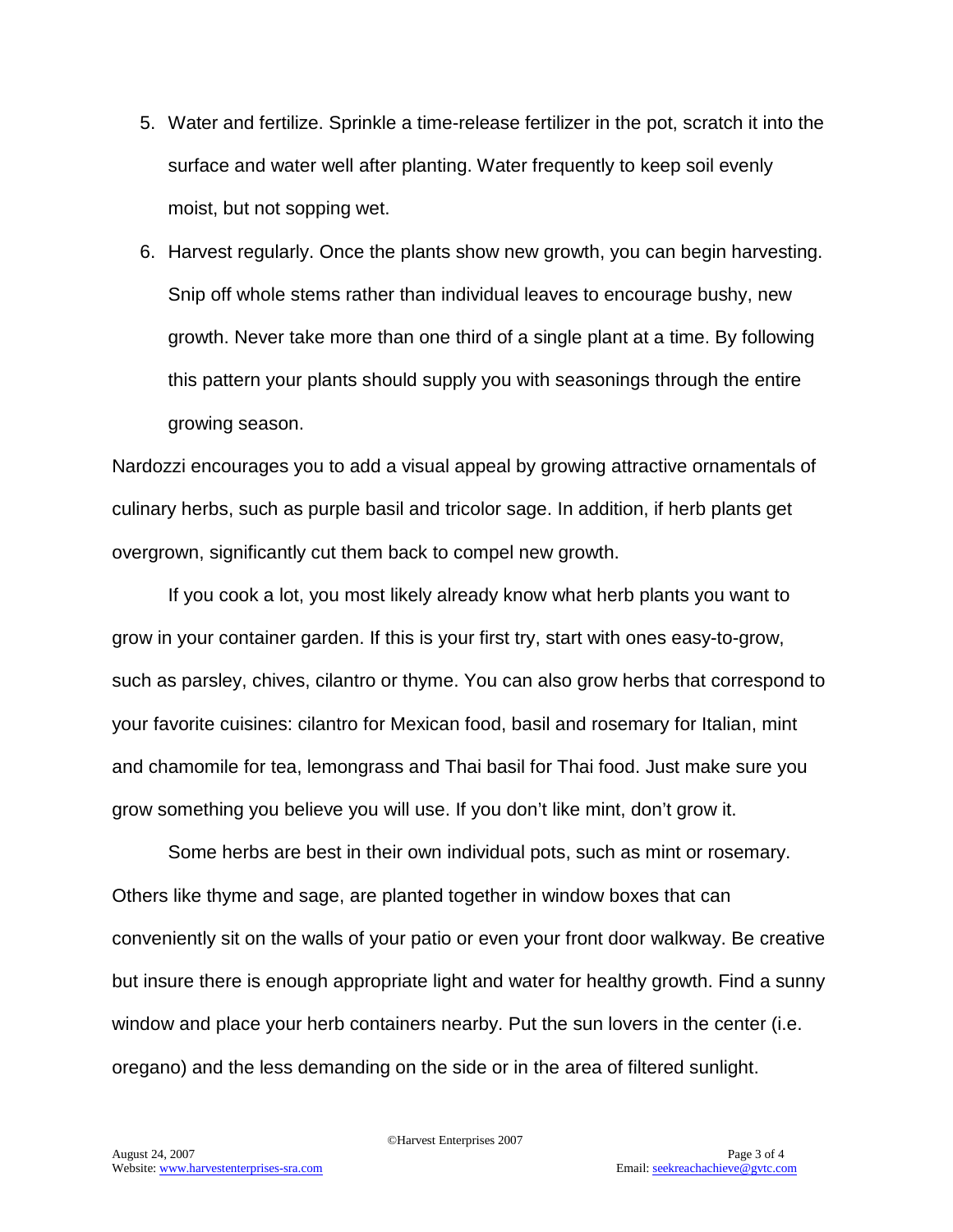What fun to be cooking in your kitchen and decide to grab a couple fresh herbs near by. Whether your herb garden is inside your home on your kitchen windowsill or just outside on your patio or front door, enjoy the fragrance and convenience of creative cooking with herbs right at home. Check out the sources listed below and locally at your garden store and nature center; and by all means take an herb cooking class! Next week, we will go outdoors to cruise through an herb farm for those who have a little extra plot of land to play with.

#### Resources:

A Handful Of Herbs: Gardening, Cooking And Decorating by Barbara Segall (2005) Your Backyard Herb Garden: A Gardener's Guide to Growing Over 50 Herbs Plus How to Use Them in Cooking, Crafts, Companion Planting and More by Miranda Smith (1999)

The Herbal Kitchen: Cooking with Fragrance and Flavor by Jerry Traunfeld (2005)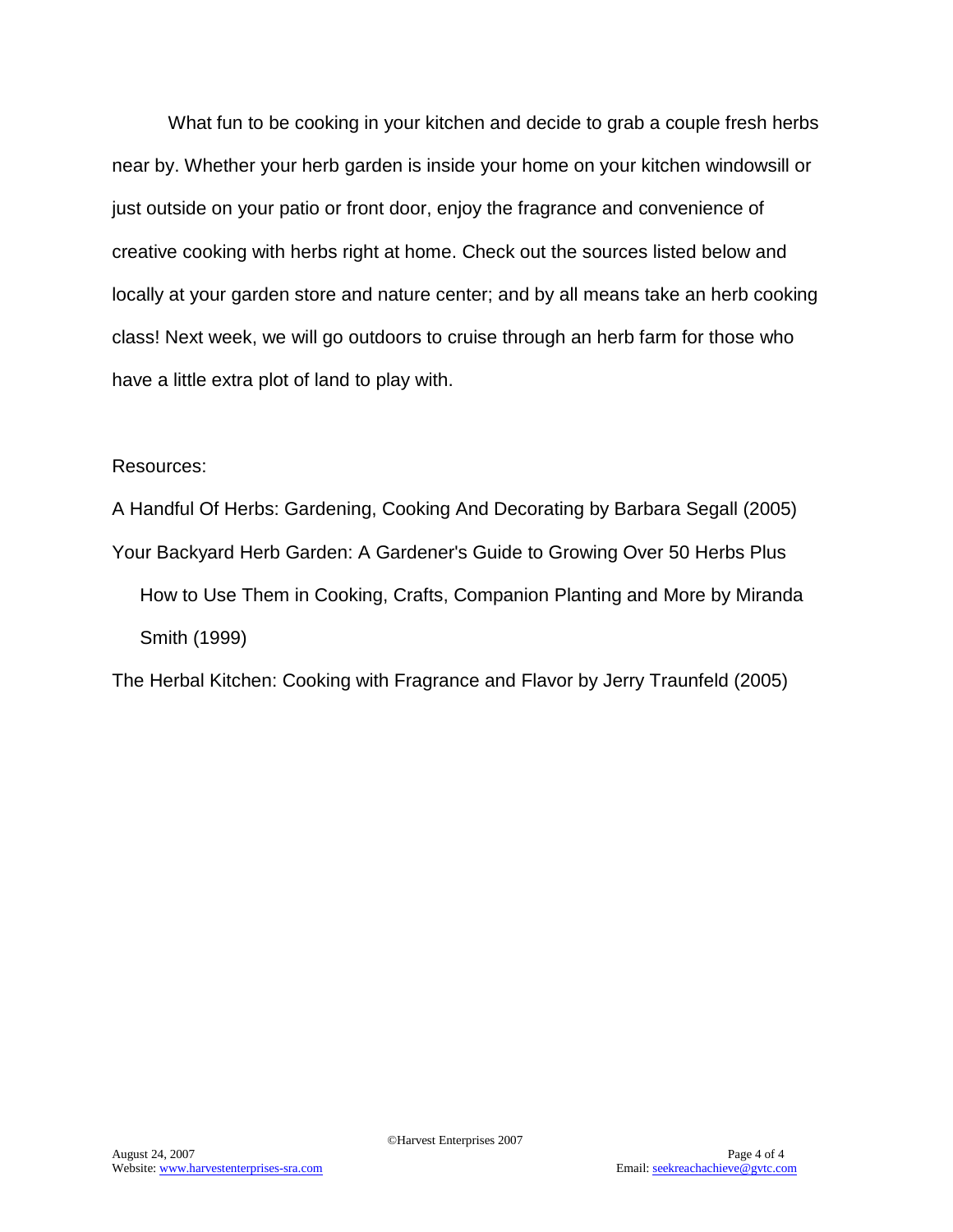



# *Herb Gardens & Farms—A Mealtime Treasure*

Whether you want to start a 20x20 ft. herb garden on your two acres or an herb farm on a thousand acres, both require consummate planning. For those who actually want to start an herb farming business, connect with experts who have gone before you both locally and nationally. I'm definitely not your source for this project. Yet, here are a number of resources I encourage you to consider:

| http://altnature.com/herbfarming/considerations.htm                  |
|----------------------------------------------------------------------|
| http://www.ahpa.org/                                                 |
| http://www.herbworld.com/                                            |
| http://www.agmrc.org/agmrc/commodity/specialitycrops/herbs/herbs.htm |
| http://www.nal.usda.gov/afsic/AFSIC pubs/mherb.htm                   |
| http://www.herbsociety.org/                                          |
| http://www.usna.usda.gov/                                            |
| http://www.usda.gov/wps/portal/                                      |
| http://grow.garden.org/                                              |

When marketing herbs to the public, there are significant protocols and safety measures that will be required locally, statewide, and nationally. So, if you are that passionate about heading into this territory, become well educated and connected with these resources.

For those of us who just want to have an herb garden or very small herb farm on two

acres for personal culinary enjoyment for family and friends, start with this essential first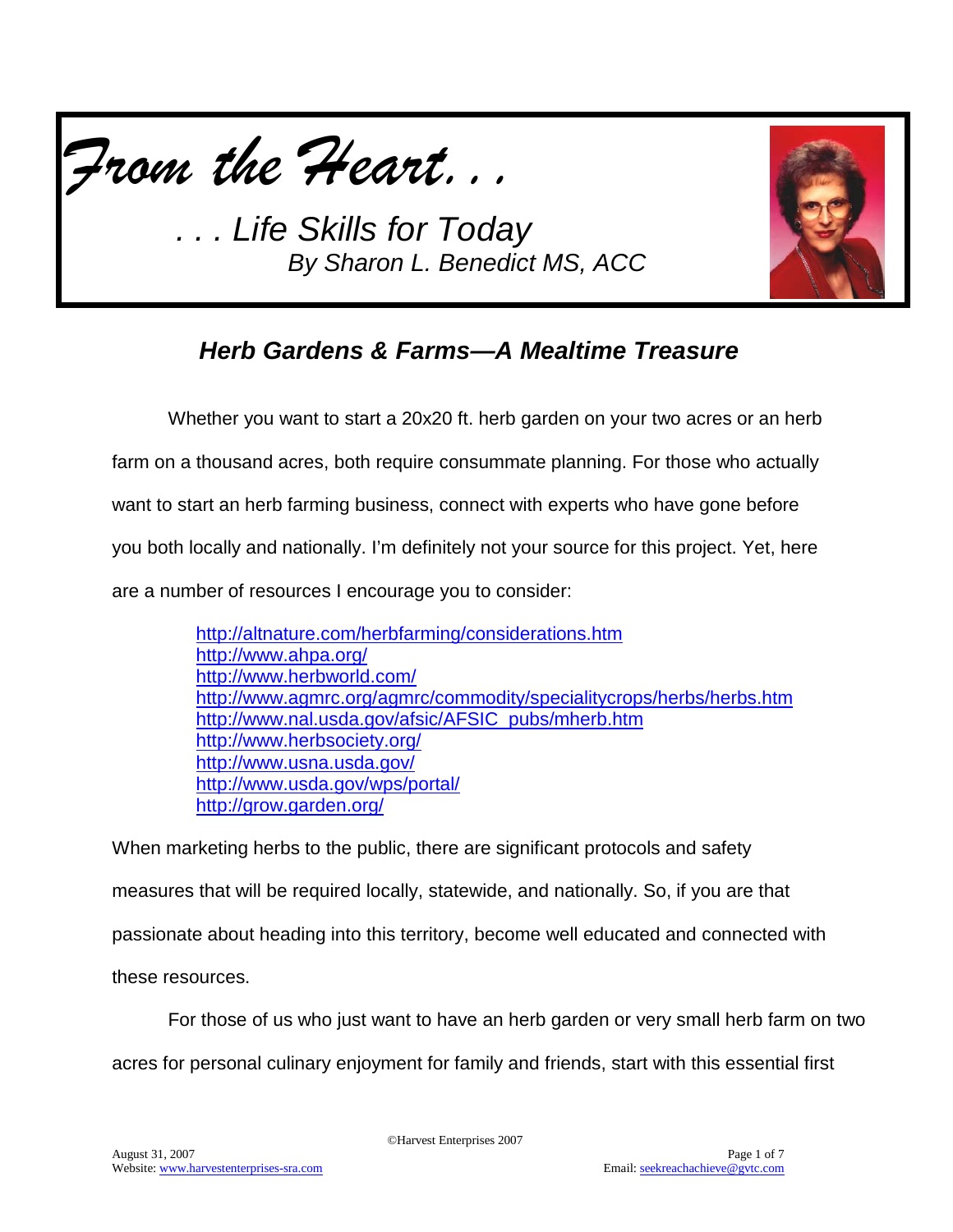step from Charlie Nardozzi, National Gardening Association

[\(http://www.garden.org/ediblelandscaping/?page=veg-garden-design\)](http://www.garden.org/ediblelandscaping/?page=veg-garden-design).

# *Begin with a well thought out edible landscape design that will offer you a wide range of seasonal food choices, including herbs to enjoy year round*.

Nardozzi encourages us to experiment with new varieties, plant combinations, and techniques to make your vegetable garden a productive, fun, and attractive part of your landscape. Vegetable gardens can be as beautiful as any flower garden while also providing food for the table. All it takes is planning well.

*Preparation drawings –* To design your garden from scratch, plot it on graph paper. Use paper with a grid of  $\mathcal{U}$  inch squares, with each square representing one foot in the garden. Outline the beds in pencil, then fill in the plant names. **Size** – Once you have a plan, you're ready to measure out the garden. You'll need a tape measure, plenty of string, 1-foot-long wooden stakes, and a hammer to drive the stakes into the ground. A 20x20 foot garden will give you room to grow a wide range of crops, including some that need a lot of space, such as sweet corn and winter squash. A 10x12 foot plot is sufficient for a garden sampler with a variety of greens, herbs, a few tomatoes and peppers, beans, cucumbers, basil, parsley, and edible flowers such as nasturtiums.

*Position –* For best sun exposure, orient the garden so the beds run east to west, with the tallest plants on the north end. This will reduce the chance of one vegetable shading another. Following your plan, drive a stake in each of the four corners of the garden. At this point you'll need to remove any sod and rototill or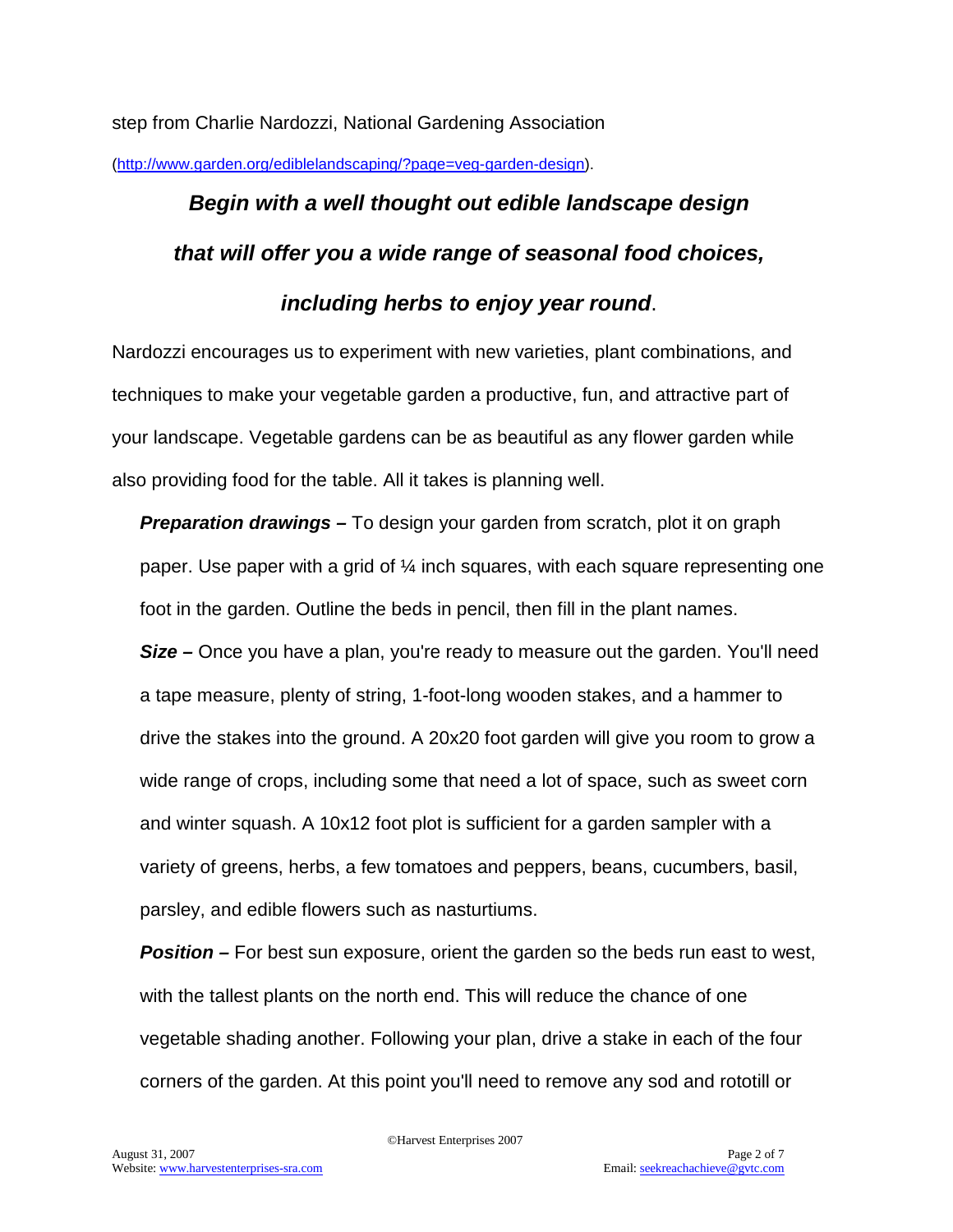turn the soil by hand to loosen the soil and remove weeds. Before you plant, have the soil tested to determine the soil pH and nutrient levels. Most vegetables require a pH between 6.0 and 6.8. Add limestone to raise the pH in high-rainfall areas; add sulfur to lower the pH in the arid West. Your state university's cooperative extension service or local garden center will have information on obtaining a soil test kit.

*Inventory of plants/ What to Eat? –* This is the fun part, deciding what to grow. The simplest and most obvious is what vegetables and herbs do you like to eat? You simply only grow what you want to eat. Though, always include flowers in your garden, even if they aren't edible. They are beautiful to cut and bring indoors. Flowers also attract pollinating and beneficial insects to the garden. By growing plants in succession and using 3 foot-wide beds with 18-inch paths, you should have plenty of luscious vegetables for fresh eating and extras for sharing. Tuck some chosen vegetables here and there in flowerbeds, along with having a main vegetable garden area to concentrate the food production. The main vegetable garden doesn't have to be all veggies, though. Feel free to include herbs, edible flowers, and fruits.

*Lay Out the Beds –* Now it's time to lay it all out. Measure, stake, and outline each bed with string. To make a raised a bed, first loosen the soil using a shovel or a garden fork, then shovel soil from an adjacent path onto the bed. Keep adding soil until the bed is about 8 to 10 inches tall. Smooth the soil on the surface of the bed by raking it flat with an iron rake. Draw the soil evenly between the string boundaries, letting excess soil fall off the edge of the bed outside the string. The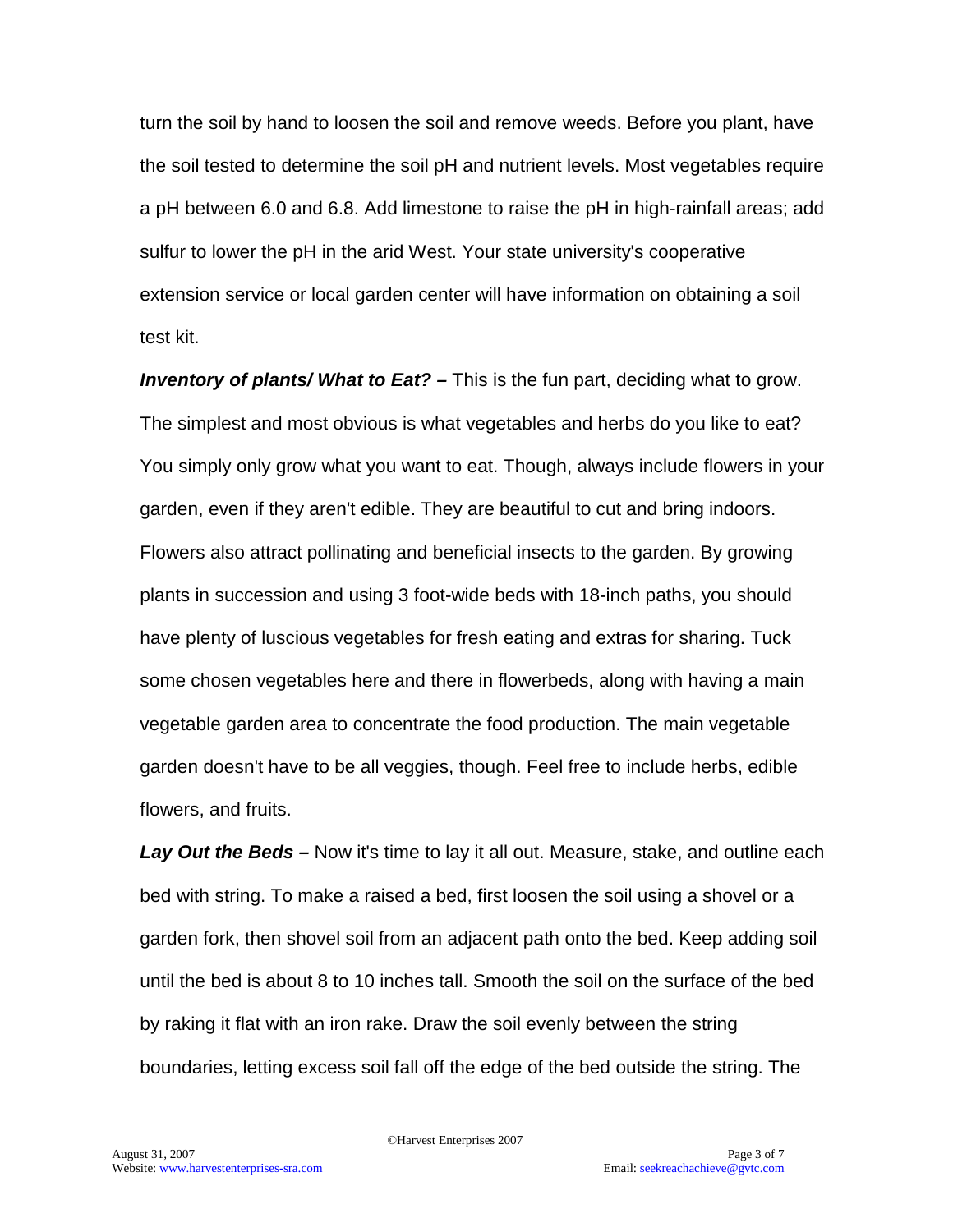object is to end up with a flat-topped raised bed that extends fully to the string boundaries about 8 inches above the pathway. Raised beds can be any shape you want as long as they aren't wider than 3 feet. The center of a bed is hard to reach if it's any wider than that.

*Feed the Soil –* Build up the soil with natural fertilizers and compost before you plant. It may take time to build fertile, rich soil using organic fertilizer and amendments, but the nutrients from organic products are released into the soil slowly, providing weeks of nutrition to the plants. Once each bed is formed, add a 1 to 2 inch-thick layer of compost over the surface and work it into the soil with your rake. Use supplemental fertilizers to correct nutrient problems discovered in the soil test and to side-dress vegetables during the growing season. These fertilizers can be in granular or liquid form.

*How to Plant Them –* Many vegetables are best started from seeds sown directly in the ground (direct-sown); others go in as seedlings. You can grow your own seedlings indoors or buy them. In early spring, a week or two before the last frost, direct sow crops that grow best in cool weather, such as beets, carrots, parsnips, peas, radishes, spinach, Swiss chard, and turnips, as well as the many delectable exotic greens such as arugula, Asian mustards, and mesclun mix. These greens grow particularly fast from seed. After the last frost, direct-sow warm-weather vegetables, such as beans, cucumbers, corn, and squash. Among herbs, dill, basil, and cilantro are sure bets from direct-sown seed.

*Transplants –* Some vegetables need to be planted outside as transplants because they take so long to mature. Others just grow better from seedlings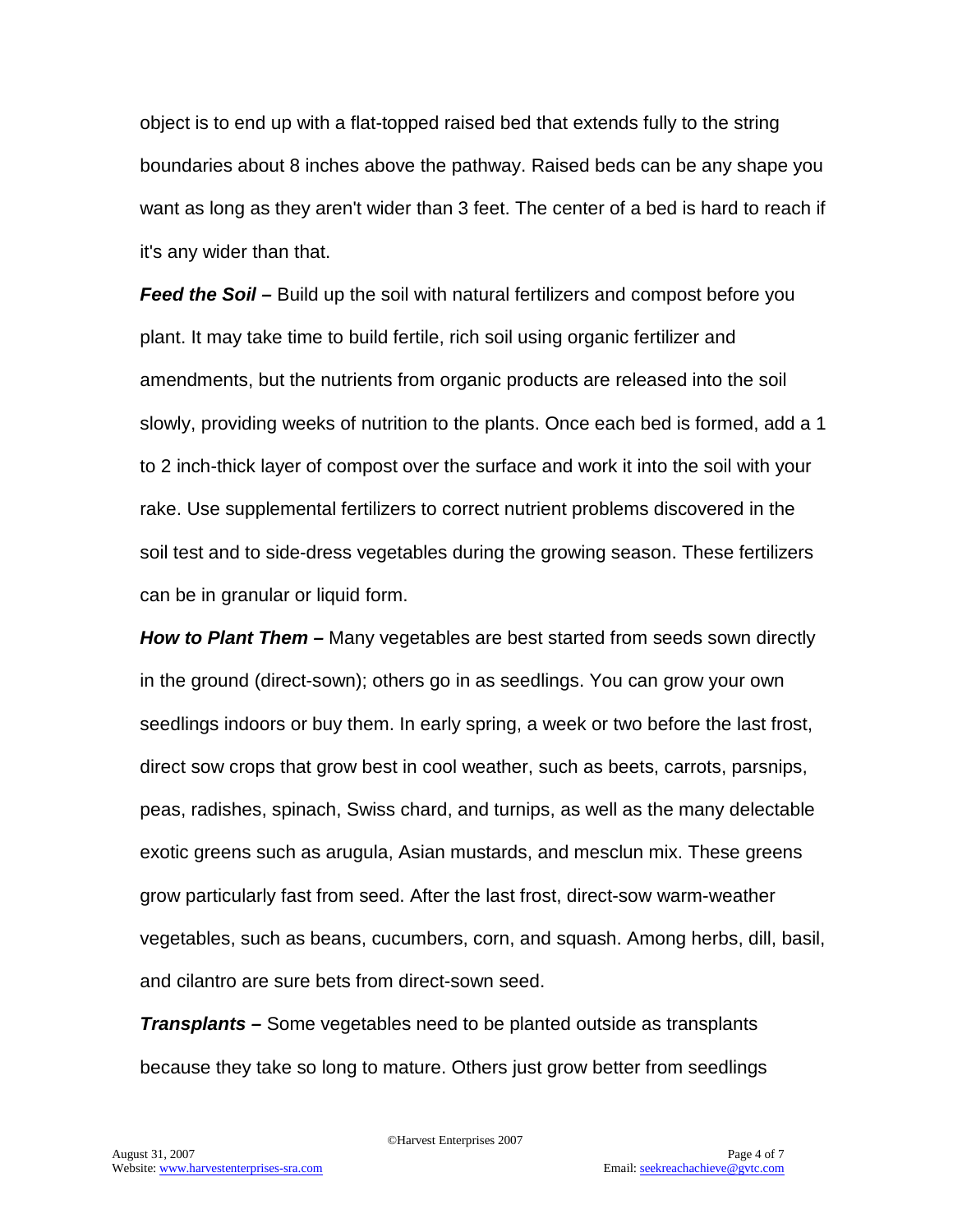versus seed sown in the ground. Broccoli, Brussels sprouts, cabbage, and cauliflower can be started either way but setting transplants outside usually works best. Eggplants, leeks, peppers, and tomatoes need to be started from transplants because they need such a long growing season.

*Right Time to Plant –* The average date of frost in spring is the key date to use in garden planning. If you don't know the date for your region, check with your local cooperative extension service or garden center. You can safely plant the coolseason vegetables, such as broccoli, Brussels sprouts, cabbage, celery, parsley, peas, radishes, and spinach, a few weeks before the last frost date. In mild-winter climates, these crops are usually planted in fall for a winter garden. Arugula, beets, leaf lettuce, parsnips, potatoes, and Swiss chard are a bit less frost-hardy but still grow well in cool weather. Plant warm-season vegetables, such as green beans, corn, cucumbers, eggplant, melons, peppers, summer squash, and tomatoes only after the threat of frost has passed.

*Special Tips and Techniques –* There are special tips and techniques that can make your veggie garden more efficient and productive.

- o A favorite is *Succession Plantin*g. A good example of succession planting is growing a warm-season crop such as beans in the same spot where you just harvested a cool-season crop such as spinach.
- o *Interplanting* is another way to maximize your planting space. Plant quickmaturing crops, such as lettuce, around slow growers, such as broccoli.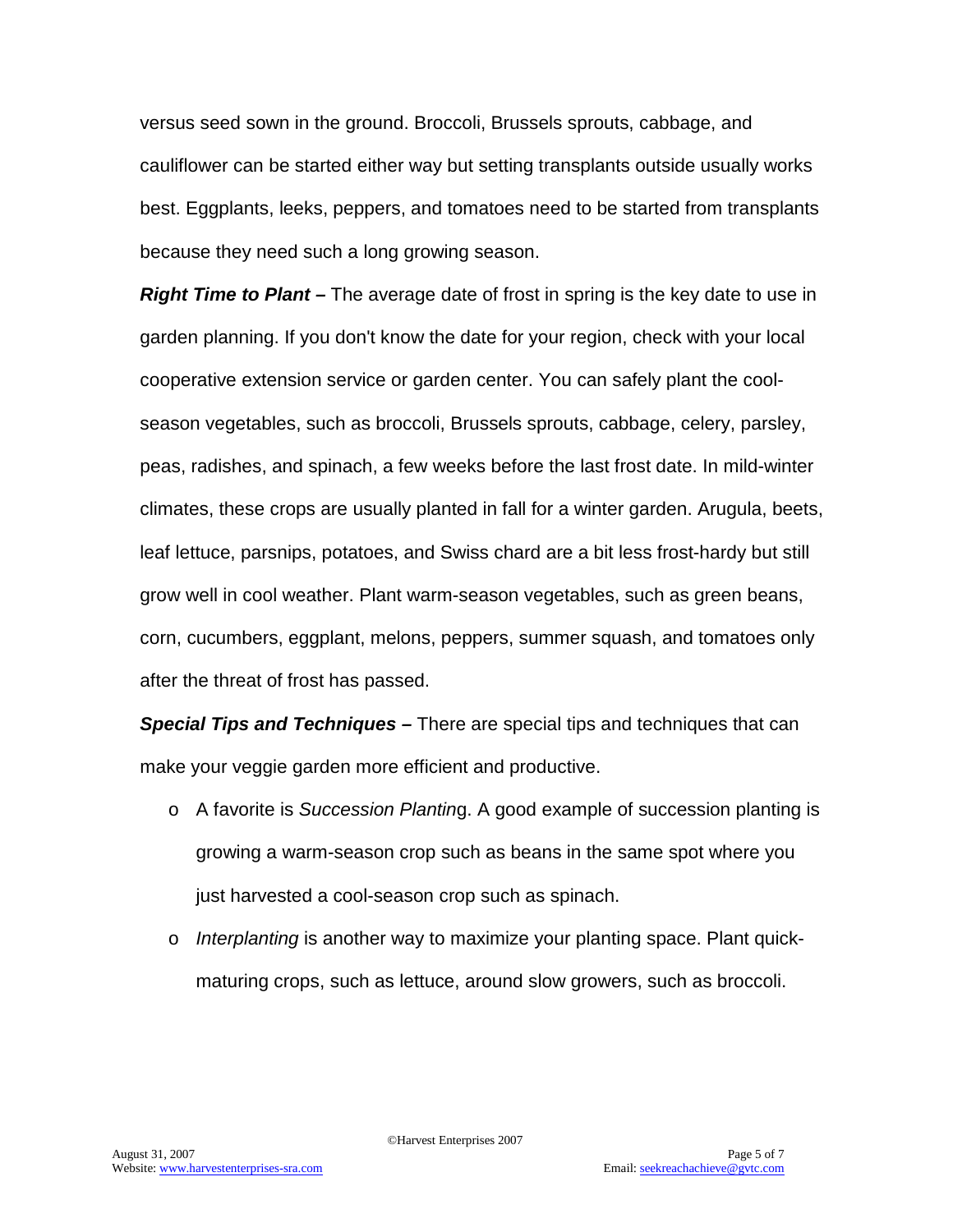o When growing more than one of any type of vegetable, tomatoes, for instance, plant several different varieties—to increase chance of success of varieties.

o Extend harvest season if you plant early, mid- and late-season varieties. Nardozzi particularly loves raised beds. He believes raised beds are the best way to grow the most vegetables with the least amount of work. The only times he recommends not using raised beds is when you have sandy soil, live in a very dry area, and are growing crops that need hilling and mounding, such as potatoes. Otherwise, raise the soil to experience these benefits:

- They warm up and dry out faster in spring, so plants get a jump on the season.
- You can grow more vegetables in less space and have less area devoted to paths.
- They create attractive, well-organized planting areas.
- They save on the amount of fertilizer and compost used because it's concentrated just on the planting beds.
- It's less work, especially if you make permanent raised beds bordered with wood, bricks, or stone. You won't have to remake the beds each spring.
- The plants will have healthy root systems because you won't be stepping on the planting bed, compacting the soil, and making it hard for roots to grow.
- You can be more creative with design, making round raised beds for example, and planting vegetables, herbs, and flowers in various designs on the raised beds.